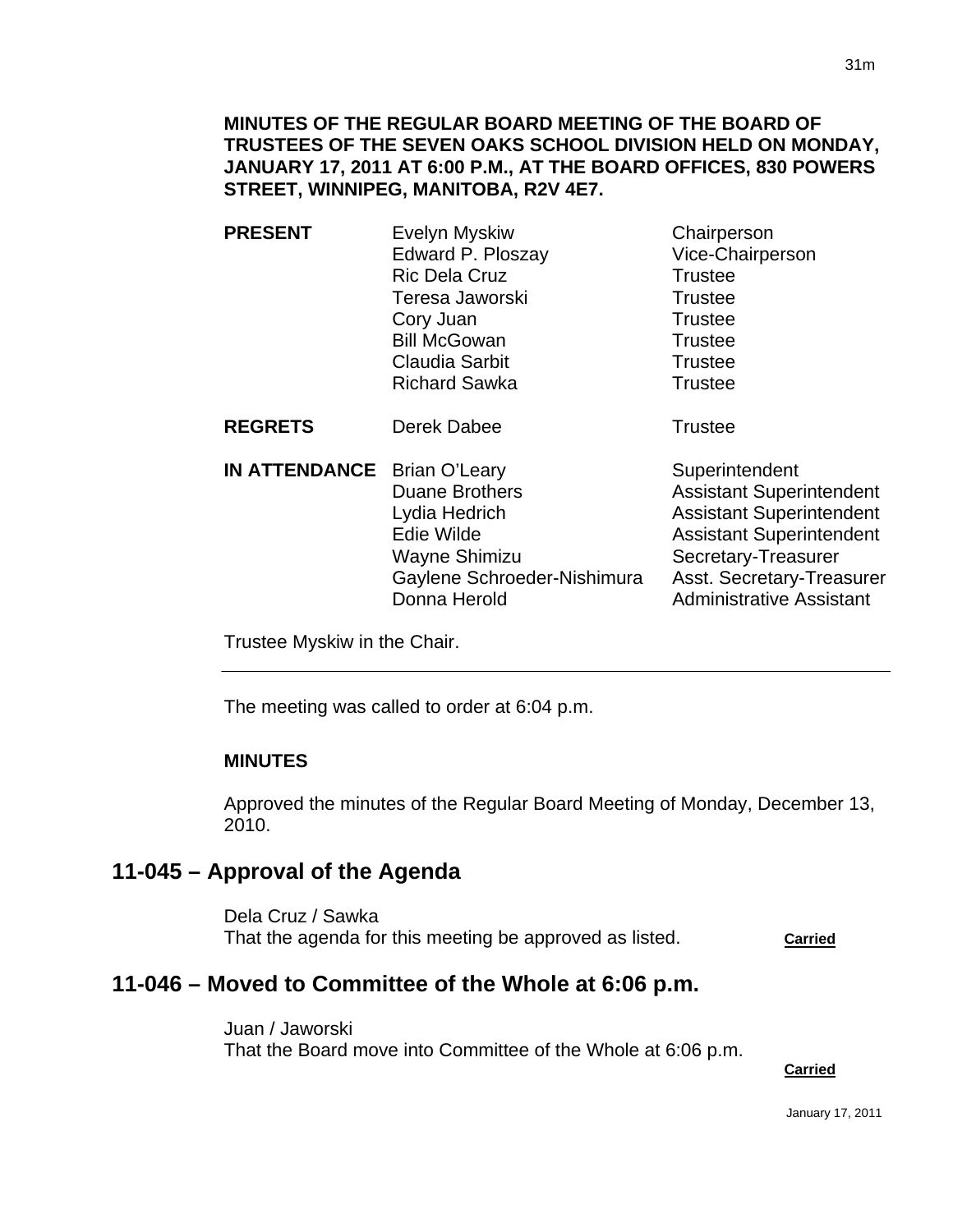## **SPECIAL ORDER**

6:10 p.m. Gary Freeman, PWI Insurance: Review of the Extended Health Care Plan.

## **OFFICERS' REPORT**

- Trustees Dela Cruz and Jaworski and Sawka reported on developments arising from collective bargaining.
- **Trustee Juan reported on recent MSBA Regional meeting(s).**

## **SUPERINTENDENTS' PERSONNEL REPORT**

## **11-047 – Superintendents' Personnel Report**

Jaworski / Dela Cruz That the Superintendents' Personnel Report be ratified. **Carried**

### TEACHER APPOINTMENTS

Appointed Charlotte Zajac to a full-time (1.00) Teacher-General (Permanent) contract effective January 17, 2011.

Appointed the following to Limited Teacher-General (Term) contracts: Roger Bamburak, full-time (1.00), effective December 2, 2010 (indefinite) Marina Einis, part-time (.60), effective February 25, 2011 to June 30, 2011 Tabitha Noordman, full-time (1.00), effective January 6, 2011 to June 30, 2011

Appointed the following to full-time (1.00) Limited Teacher-General (Term) contracts effective September 6, 2011 to June 29, 2012:

Kristine Guibault **Kim James** Bernadette Smith

### TEACHER MATERNITY AND PARENTAL LEAVE

Granted maternity leave to Becky Walter effective January 24, 2011 to June 30, 2011.

### TEACHER RETIREMENTS

Received notice of intent to retire effective June 30, 2011 from: Bruce Christie Sharon Corr Bruno Malis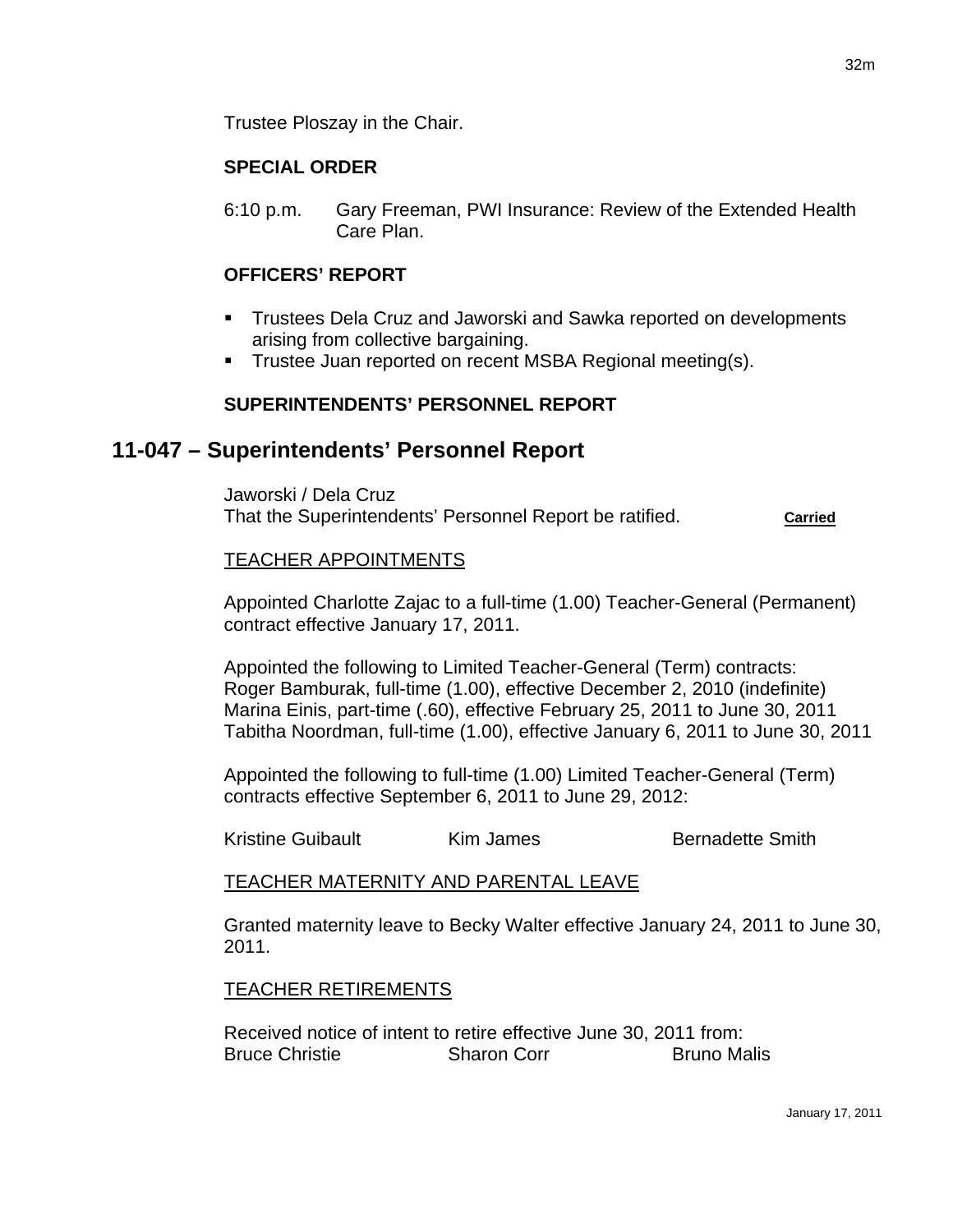### **SUPERINTENDENTS' PERSONNEL REPORT**

### PARAPROFESSIONAL APPOINTMENTS

Appointed the following to full-time (1.00) paraprofessional positions: Cory Ash, effective January 6, 2011 Diane Peters, effective September 7, 2010 Chris Rossong, effective December 20, 2010

### PARAPROFESSIONAL RETIREMENTS

Received notice of intent to retire from Heather Chennells, effective December 31, 2010 and Barbara Clarke, effective June 30, 2011.

### PARAPROFESSIONAL RESIGNATION

Received notice of intent to resign from Landon Duchon, effective December 31, 2010.

### CUSTODIAN APPOINTMENT

Appointed Richard Greene to a full-time (8 hours per day) on supply custodian position effective January 10, 2011.

### BUS DRIVER MATERNITY AND PARENTAL LEAVE

Granted maternity and parental leave to Joanne MacDonald effective January 25, 2011 to January 6, 2012.

### PROGRAM COORDINATOR – KYAC RESIGNATION

Received notice of intent to resign from Christine Rigey, Program Coordinator with Kildonan Youth Activity Centre (KYAC) effective December 21, 2010.

## PROGRAM COORDIANTOR – KYAC APPOINTMENT

Appointed Pierre Feng to a full-time (1.00) 12 month Program Coordinator position with the Kildonan Youth Activity Centre (KYAC) effective December 16, 2010.

### STUDENT PARENT SUPPORT WORKER – RESIGNATION

Received notice of intent to resign from Stephen Currie effective January 27, 2011.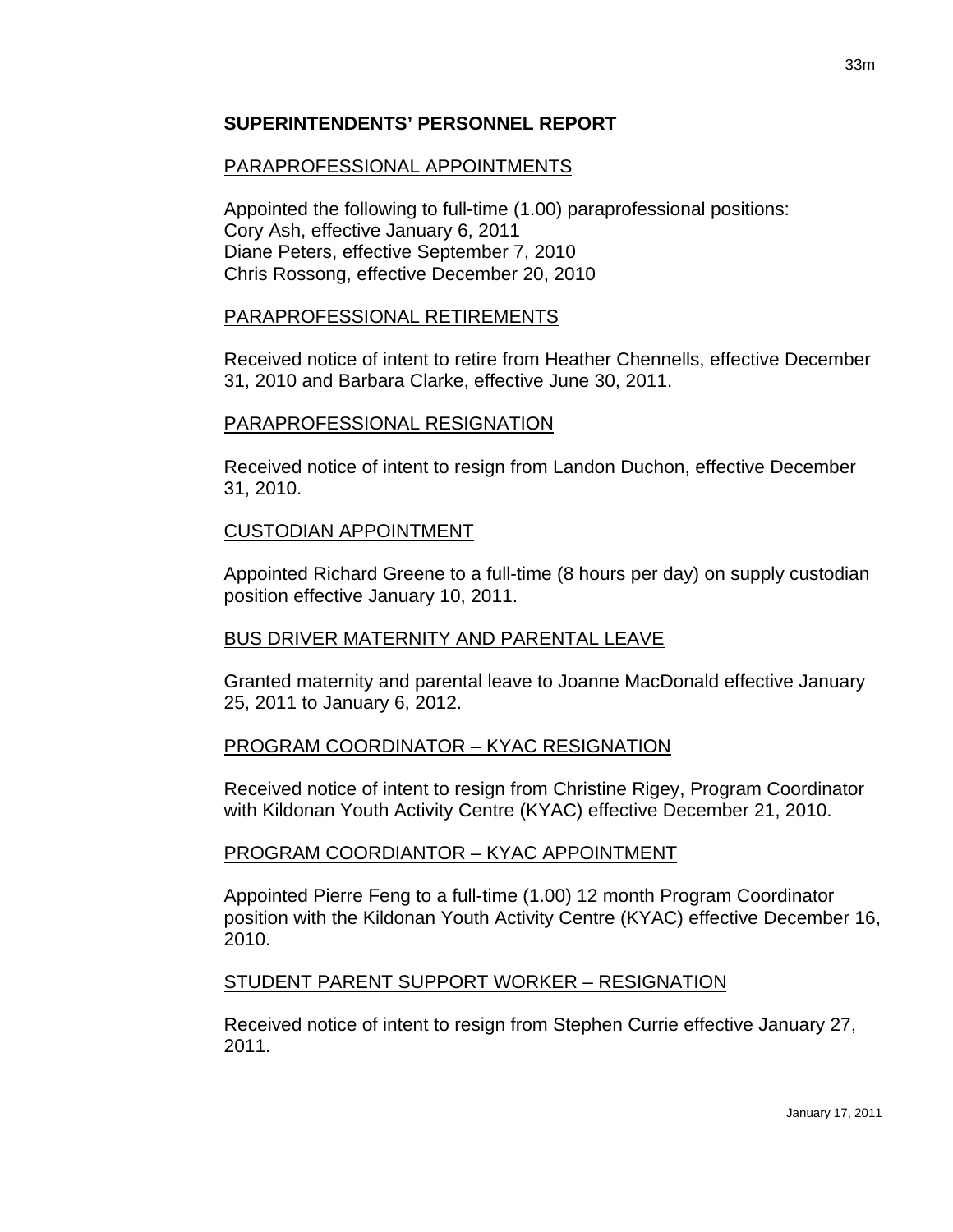## **SUPERINTENDENTS' PERSONNEL REPORT**

### SUPERINTENDENTS' PERSONNEL REPORT MOTION

Rescinded the following Superintendents' Personnel Report Motion #10B-040 – Heather Chennells notice of intent to resign from her paraprofessional position effective December 31, 2010.

### **SUPERINTENDENTS' REPORT**

- **Personnel Matters.**
- **Don't Pass Law Manitoba a Cross Safe Program.**
- **Level II Block Funding.**

## **11-048 – General Supplies Tender**

Ploszay / McGowan Approved that the 2011 General Supplies Tender be awarded to Grand & Toy. **Carried**

## **11-049 – 2010-2011 Board Calendar**

Sarbit / Juan

That the Informal Board meeting scheduled for Monday, February 14, 2011 be changed to Thursday, February 10, 2011. **Carried**

### **INFORMATION ITEM**

Manitoba School Boards Association – Policy Priorities and Advocacy Activities.

## **11-050 – Seventh Annual Aboriginal Education Research Forum**

McGowan / Jaworski

Approved that the Seven Oaks School Division support the Seventh Annual Aboriginal Education Research Forum "Shawane Dagosiwin" as a \$1,000 corporate sponsor. **Carried**

## **11-051 – SOTA Volleyball Tournament and Social Evening**

#### Juan / Sawka

That permission be granted to the Seven Oaks Teachers' Association to host a volleyball tournament and social evening at Maples Collegiate on Friday, March 4, 2011, from 4:30 p.m. to 12:00 a.m., in accordance with Board policy.

**Carried**

## **CONSENT AGENDA**

January 17, 2011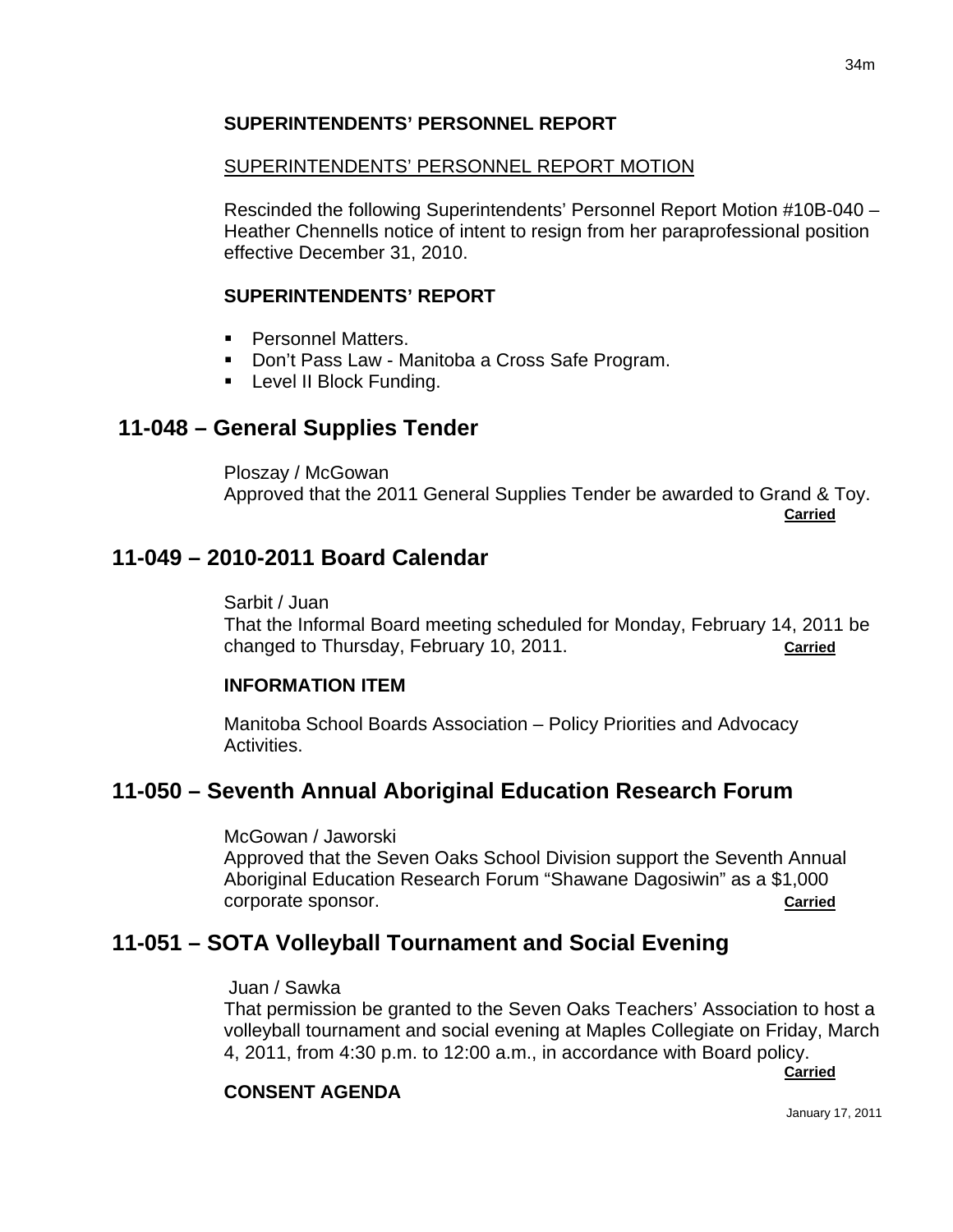# **11-052 – Consent Agenda**

Sarbit / Ploszay That the Consent Agenda be approved. **Carried**

#### **CONSENT AGENDA**

#### Cheque Listing - December 2010

That cheques #2111473-#2111825, US\$ cheques #211074-#211083, direct deposits #211002195-#211002645, and pre-authorized debits #201018-201019 in the amount of \$3,040,328.61 be approved.

#### East Side Ventilation Certificate of Payment No. 8

That Certificate of Payment No. 8 for the ÉSOMS Ventilation System Upgrade in the amount of \$15,879.35 be paid to East Side Ventilation.

#### East Side Ventilation Release of Statutory Holdback No. 8

That 7-1/2% Statutory Holdback on Certificate of Payment No. 8 for the ÉSOMS Ventilation System Upgrade in the amount of \$1,287.52 be paid to East Side Ventilation.

### Lombard North Group Invoice No. 628-10

That Invoice No. 628-10 for the Swinford Park Soccer Field at Swinford Way in the amount of \$5,432.44 be paid to Lombard North Group.

### Park West Projects Ltd. Certificate of Payment No. 4

That Certificate of Payment No. 4 for the GCCI West Groom Room & Elevator project in the amount of \$104,793.81 be paid to Park West Projects Ltd.

### Statutory Holdback on Park West Projects Certificate of Payment No. 4

That 7-1/2% Statutory Holdback on Certificate of Payment No. 4 for the GCCI West Groom Room & Elevator project in the amount of \$8,092.19 be paid to the SOSD/ParkWest 425 GCCI Elevator Groom account.

### Von Ast Construction (2003) Inc. Certificate of Payment No. 4

That Certificate of Payment No. 4 for the Riverbend Modular & Link in the amount of \$111,294.19 be paid to Von Ast Construction (2003) Inc. Statutory Holdback on Von Ast Construction Certificate of Payment No. 4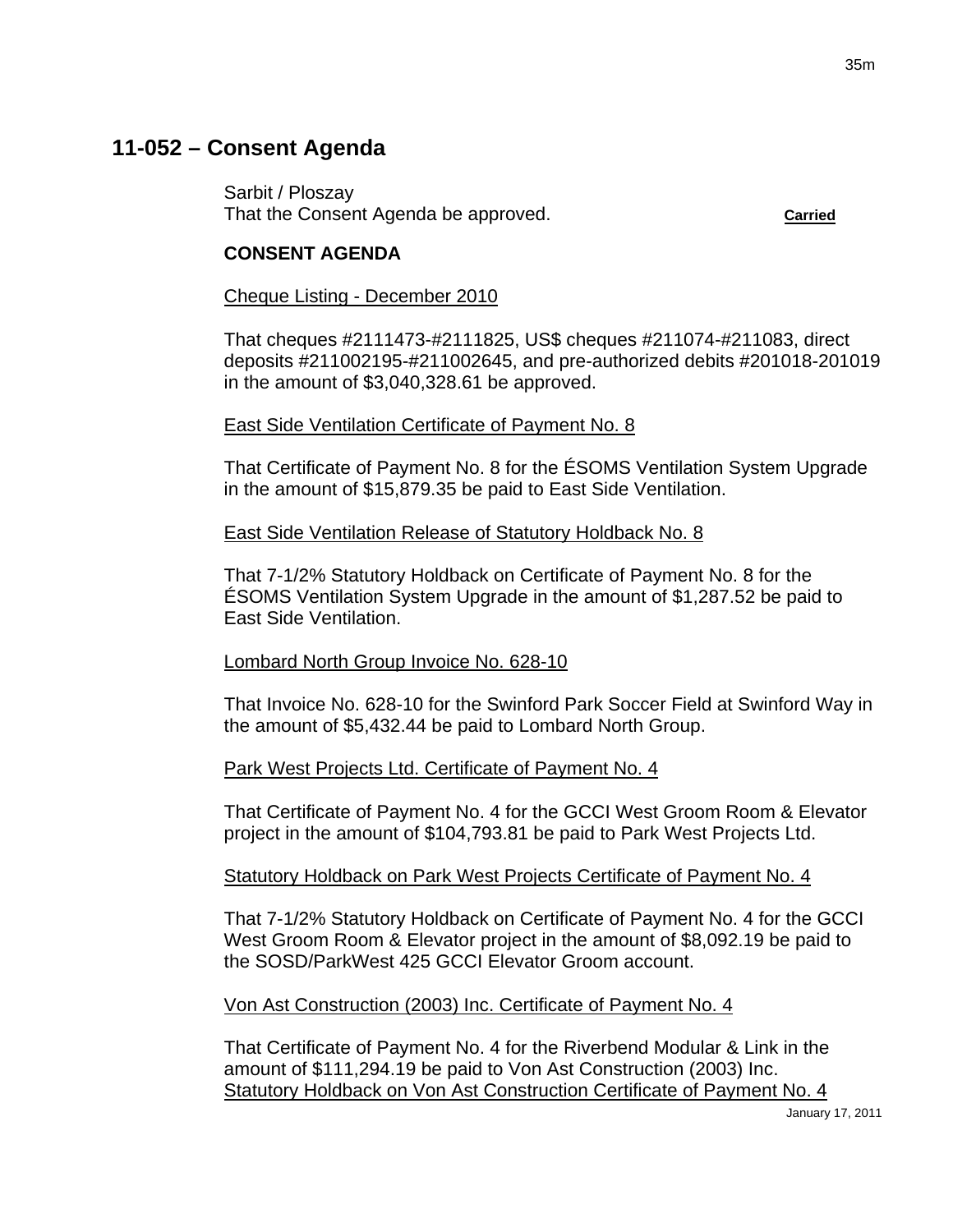That 7-1/2% Statutory Holdback on Certificate of Payment No. 4 for the Riverbend Modular & Link in the amount of \$8,594.15 be paid to the SOSD/VonAstConst-RB Mod/Link 426 account.

### **CONFERENCE REPORTS**

Heather Marks & Michelle Jean-Paul, Garden City; Marcel Bérubé, ÉSOMS (Vice-Principals): CEA Social Innovation Workshop, November 8 & 9, 2010 - Toronto, Ontario.

Cari Satran, Teacher, École Leila North Community School: Holistic Educators Saturday Meetings, November 6, 2010 - Toronto, Ontario.

Rita Globa, Riverbend; Marika Hackbart, A.E. Wright; Maria Mathwig, Belmont and Carole McMillan, Elwick (Teachers): Awakening Awareness: American Art Therapy Association Conference, November 3 to 7, 2010 - Sacramento, California.

Grant Page, Teacher, École Leila North Community School: Arts and Learning: Shaping our Future Together, December 2 to 4, 2010 - Winnipeg, Manitoba.

## **OTHER REPORTS**

Families and Schools Together - Annual Report 2009 / 2010.

## **CORRESPONDENCE**

- Nancy Allan, Minister of Education: Manitoba Scientists in the Classroom Grants.
- **Hugh Coburn, Manitoba School Boards Association: Letter to Nancy Allan,** Minister of Education, regarding Court ruling on education property tax exemption status.
- Carolyn Duhamel, Executive Director, MSBA: 2011 Long Service Awards.
- Jim Rondeau, Minister of Healthy Living: Garden City Collegiate recipient of a Manitoba Grant for Innovation in Citizenship Education.
- MSBA Annual Convention: The Boardroom and Beyond: Governing and Engaging for All Students.
- MSBA e-bulletins: December 22, 2010 and January 12, 2011.
- Dianne Zuk, Chair, Pembina Trails School Division: Nomination of Jacquie Field for MSBA Vice-President for Boards Over 6,000 Students.
- Kaley Maksymyk, Healthy Schools Consultant: Healthy Schools Fall 2010 Mental Health Campaign - 14 Seven Oaks Schools participate.
- Della Perih, Vice-Chairperson, Mountain View School Division: Nomination of Chairperson Floyd Martens as Vice-President, MSBA.

## **CORRESPONDENCE**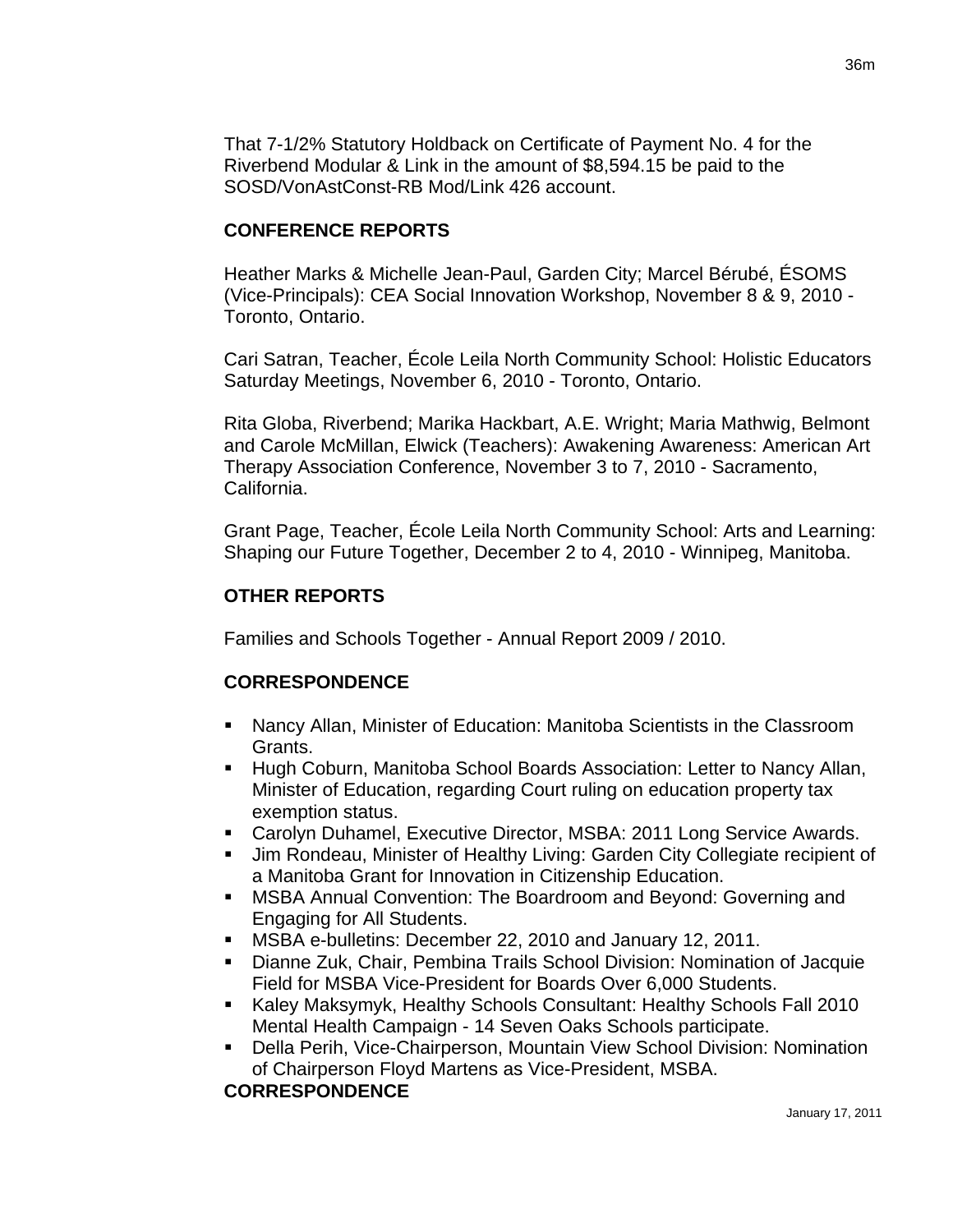- Rick Dedi, Executive Director, PSFB: École Leila Community School support for lockers in 5 portable classrooms.
- Paul Birston, Manager of Architectural Services, PSFB: Edmund Partridge Community School - Grooming Room (project support for additional costs).
- Brenda Grouette, Board Officer, Manitoba Labour Board: CUPE Local 5043 Application for Certification - Case No.319/10/LRA (Board satisfied planning meeting and hearing cancelled).
- Diane Nelson, RBC Commercial Markets, Royal Bank of Canada: Current Account Authorizations - new signing authorities are in effect.
- Glen Endler, PSFB Accountant, Schools' Finance Branch: Debenture Agreement and Schedule "A" to By-Law No. 4-2010, approved by PSFB.
- Michael Willcock, D'Arcy & Deacon LLP: Genstar agrees to extend the date for completion of the subdivision to January 31, 2011.
- MSBA Labour Relations Divisional Mail: Salary Bulletin No.06-2010 Rolling River School Division and CUPE Local 1630, Custodial Employees, Agreement-In-Committee.
- C.S. Robinson, Vice-Chairperson, Manitoba Labour Board: Certificate No. MLB-6818, Case No. 319/10/LRA, CUPE Local 5043 (information technology employees).
- Registrar, Manitoba Labour Board: Notice of Filing Case No.330/10/LRA Application for Merger of Bargaining Unit (CUPE Locals 5043 & 949).
- Rick Dedi, Executive Director, PSFB: West St. Paul School Elevator, Lift & Grooming Room (project scope expanded).
- Rick Dedi, Executive Director, PSFB: Constable Edward Finney School Roof Replacement (authorized to tender project).
- Paul Birston, Manager of Architectural Services, PSFB: Constable Edward Finney School - Roof Replacement - plans and specifications for tender.
- R.John Weselake, Deputy Executive Director, PSFB: Deadline for submission of portable classroom unit requests for 2011-12 year is January 31, 2011 (Note: SOSD submitted requests November 18, 2010).
- R.John Weselake, Deputy Executive Director, PSFB: Various K-8 Schools Assessment of Portable Request.
- **MSBA 2010/2011 Trustee Indemnity Survey.**
- Nancy Allan, Minister of Education: Manitoba Cross Safe Pilot program.
- Manitoba Chamber of Commerce: Breakfast with Honourable Nancy Allan, Minister of Education, January 18, 2011.
- MABA 2011 Region 5 & 6 Regional Meeting: Saturday, January 22, 9:30 a.m., Canad Inns Polo Park.
- **Terry Bilyk, Principal, R.F. Morrison: Thank you card.**
- **Healthy Living, Youth and Seniors: Premier's Volunteer Service Award** 2011.
- **Bob Kozminski, Campaign Chair, University of Winnipeg Foundation:** The University of Winnipeg 2010 Report to the Community and the University of Winnipeg Foundation Annual Report for 2009-2010.

# **11-053 – Moved to Committee of the Whole at 8:00 p.m.**